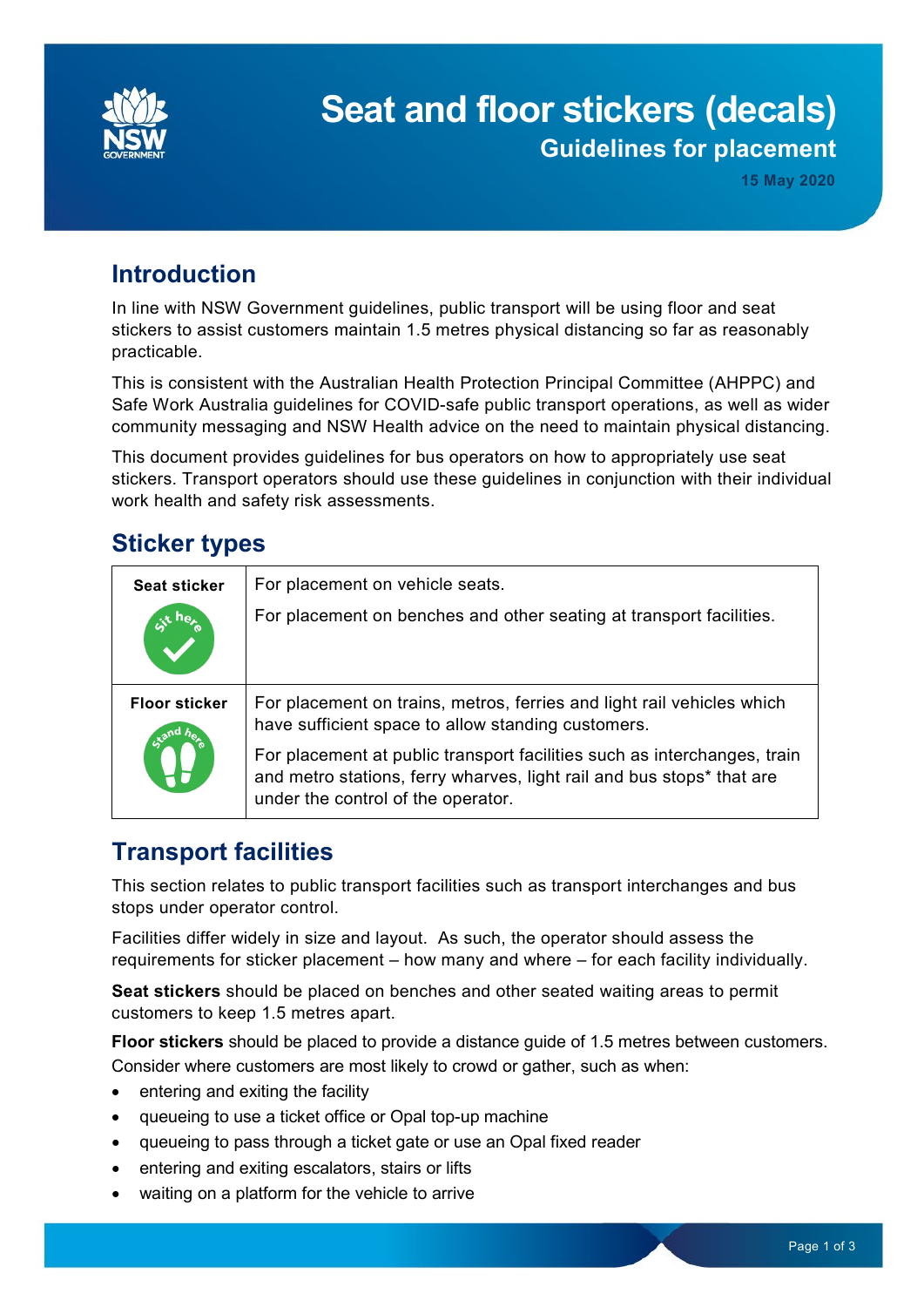- boarding the vehicle
- at any other points where it is likely that customers will congregate and need to maintain physical distancing.

### **Transport vehicles**

Stickers should be placed as a guide for where customers should sit or stand to allow physical distancing of 1.5 metres so far as reasonably practicable.

**Seat sticker location:** Stickers should be placed on the seat back.

**Priority seating**: Operators should place seat stickers on these seats where possible so they are available to customers. An exception would be where the seats are directly behind the bus driver, which should not be used.

**Families or household groups:** Such groups should be permitted to sit together. However, operators should apply stickers on the basis that all passengers will be seated individually from each other (i.e. operators should not designate a family seating area).

**Dedicated school bus services:** Stickers should not be placed on buses only used for dedicated school services.

Due to the variety of transport vehicles and layouts, indicative floor plans for only a small sample of vehicles has been included. Operators should determine how best to use these stickers, consistent with AHPPC and Safe Work Australia guidelines and their own individual work health and safety risk assessments.

#### **Indicative Sticker Plan for bus (green dots)**